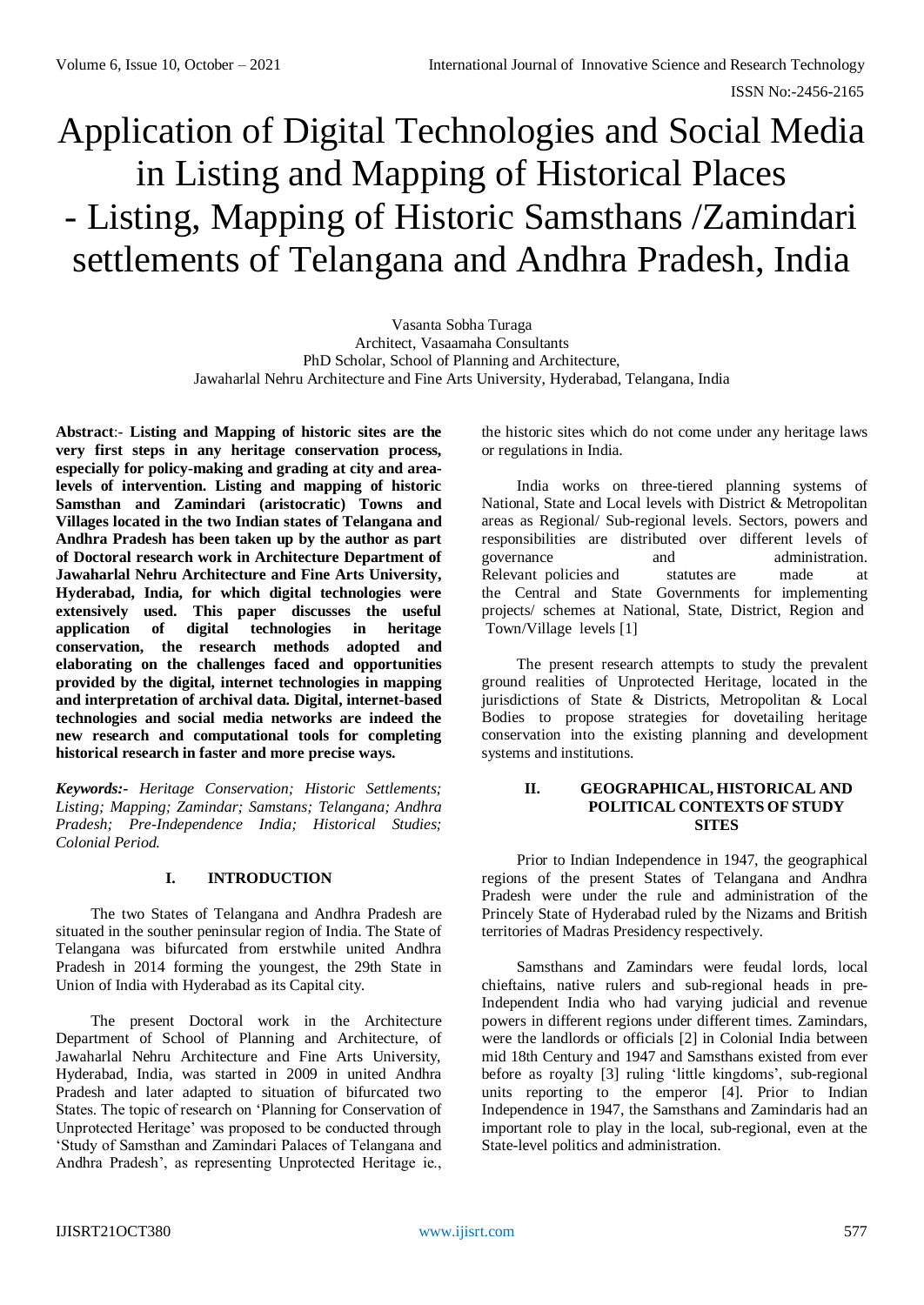ISSN No:-2456-2165

Each Samsthan/Zamindari – the geographical region under them, had its Head Quarters in a Capital city/town, and the Samsthan/Zamindari was referrred to by the Capital city/town. For example, Gadwal, Nuzvid, Venkatagiri, Vizianagaram and others are all the names of the historic Samsthans/Zamindaris as well as towns and cities of their Head Quarters. Over the years, while some of these places continue to be referred to by their old/historic names, some of the historic place names are either modified or seized to exist.

Today, in post-1947 Independent India and post-2014 bifurcated States (Regional tier) of Telangana and Andhra Pradesh, these Samsthan/Zamindari settlements are spread across nooks and corners of the two States. They exist as statutory cities, towns, villages falling under different jurisdictions of Districts (sub-regional) and Local bodies (Municipalities, Municipal Corporations and Urban Development Authorities).



Fig. 1. An example of Samsthan/Zamindari Palace- Late 19th/Earty 20th Centruy architecture- Photo of Mylavaram Zamindari, Mylavaram, Krishna Distrtict, Andhra Pradesh. Photo by Author

The residential Palaces and other structures were built by Samsthans/Zamindars between  $18<sup>th</sup>$  to  $20<sup>th</sup>$  Centuries, using architectural features characteristic of Indo-European style, contemporary materials and technologies. These buildings are important in understanding the transformation of styles and forms of houses, as *"in tracing the modern history, there are often references to eighteenth and nineteenth centuries because twentieth century changes were rooted in the past"* [5]

The palaces of the Samsthans/Zamindaris hold historical, architectural and historical significance deserving to be declared as Heritage, with proper policies for their conservation and protection. For declaration of historic settlements and buildings as heritage with a suitable policy, it is needed to list and map the historic places from archival data and position them in the present administrative jurisdictions. The process of mapping historical data from different periods, overlaying on to the administrative jurisdiction maps of districts [6] and the methods applied in the current research is explained below.

# **III. RESEARCH METHODOLOGY – STAGES OF WORK:**

This doctoral research work on 'Planning for Conservation of Unprotected Heritage' was designed to be conducted in four stages. This paper presents the process adopted in completing the Stage One of Research Work which was to listing and mapping of Samsthans and Zamindari settlements from data collected from archival and historical sources and literature.

As mentioned in the introduction of this paper, this doctoral work was started in 2009 in the united Andhra Pradesh and in 2014, the State was bifurcated into two separate States of Telanagana and Andhra Pradesh. Accordingly, the data collection from primary and secondary sources was carried out in two phases: one in United Andhra Pradesh (2009-2014) and then in two States of Telangana and Andhra Pradesh (2014-2018).

Between the two phases, there has been a tremendous leap in the Internet and satellite technology, which has aided in mapping and locating these places more precisely. The details of the research process are given below explaining the challenges experienced in data collection, interpretation and analysis in the early stages of research work and how technology provided a leap forward in the later stages.

### **IV. DATA COLLECTION & INTERPRETATION – CHALLENGES AND OPPORTUNITIES**

Data requirements for Stage One of the chosen topic, Listing and Mapping of Samsthans & Zamindaris, fall within the following conditions:

- Zamindaris & Samasthans belong to a historical period between mid-18<sup>th</sup> to  $20<sup>th</sup>$  Centuries
- During this period, the geographical areas of present day Telangana and Andhra Pradesh were under the rule of Nizams of Hyderabad and Madras Presidency of the British India government.
- The numbers and boundaries of Samsthans and Zamindaris constantly changed over three centuries and it was not a single List of places.
- Data is sourced from published/unpublished sources of archival material, historical records available in English and Telugu (regional language of States of Telangana and Andhra Pradesh)
- Data and different Lists were processed as part of this research programme for preparation of final Lists and Maps after locating places in the present day maps.

The Challenges faced in carrying out research work in two phases and opportunities provided by growing technologies is explained below: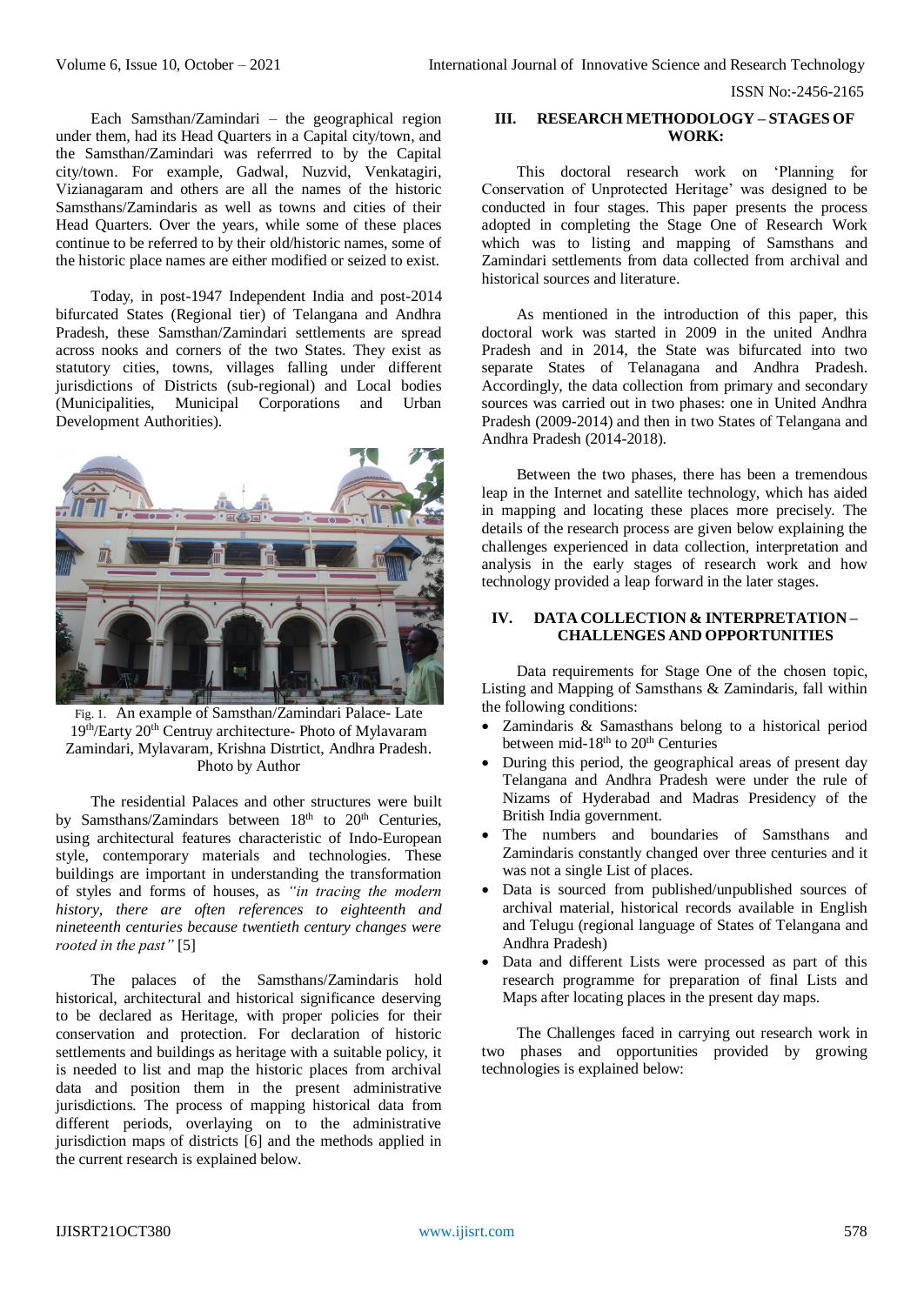#### *A.* **Phase–I of research - 2009 to 2014 - Data Collection - Listing & Mapping - Resources and Challenges**

- Printed maps (old and new) were used for location of places – Official Survey of India topographical sheets and district maps
- Online maps (Google and other maps were still under development during this period and not all places were located)
- Data collected from regional language literature (Telugu): Pronunciation and spelling of names of places taken from Telugu did not match the place names in the maps. For example: A place 'Atmakur' can be spelled as 'Atmakoor' or 'Atmakuru' or 'Atmakooru' too. 'Ooru' in Telugu means town or village and most of the names end with a 'U', so U in end of Valluru, Saluru of Telugu spelling would be Vallur and Salur in English
- Style of historiography and writing in Telugu sources differs majorly from the English sources. Study of Telugu sources required careful attention in interpretation of meaning but still left with ambiguity. For example: a place located on northern or southern lands of rivers Krishna or Godavari would be referred to as "Krishna *teerana*" or "Godavari *mandalam lo*", which does not specify north or south for location on maps
- The archival, historical British records/reports used archaic spellings of places, which could not be located in the Post-Independence period. For example for the present day 'Krishna' district, the old records used the spelling of 'Kistna' and for 'Visakhapatnam' the spelling used was 'Vizagapattanam'. Kakinada was spelt as Cocanada, Srikakulam as Chikakulam, Srikalahasti as Calastry. Pithapuram was Pittapore, Venkatagiri was Vencatagherry
- During the pre- and post-Independence periods too, States, District boundaries were changed and different period maps had to be referred to for information. For example: Krishna district has been bifurcated into Krishna and Guntur Districts; Vizianagaram is made out of earlier Visakhapatnam District.
- Repetitive place names and ambiguity over exact district location also created much confusion in identifying and location places on maps. For example: Places like Atmakur, Gollapalle, Ramapuram, Ramachandrapuram, Venkatapuram and many other, are seen in different districts, and within the same district too.

Extensive field trips were conducted and cross verification of maps & sources was done between 2011-2013 even after which a few places could not be located and ambiguity continued. An entirely new exercise was started in the Second Phase from 2014, after bifurcation of Telangana and Andhra Pradesh

# *B.* **Phase–II of research = 2014 to 2018 – Data Interpretation - Listing and Mapping- Resources and Opportunities provided by digital, internet technologies and social media**

Most of the challenges and issues faced during the first phase of research were resolved by the second phase, due to advancement of digital and internet technologies, satellite,

remote-sensing and geo-technologies and expanding social media usage, discussed as below.

Even during the first phase research period between 2009 and 2014, internet and geo-mapping were quite known and established, during which time a hand-held GPS device was used in field studies, geo-coordinates were taken on site and transferred on Google Earth images for locating on maps and tracing of site contexts and building layouts. As years progressed, technology grew significantly to mobile phone enabled geo-technologies and mapping.

A point to be noted here is that these are the challenges and opportunities for individual researchers such as the present author, carrying out research without any external funding or support. The scenario for institutional researchers would be have been different due availability of funding, better resources and higher grade technologies.

The details of the methods and techniques used for mapping of Lists of Old Samsthan and Zamindari Towns and Villages are given below:

# **i. Google Maps and Google Earth Images:**

Google Maps and Google Earth images are the first basic search on the Internet to pin point location of the listed Samsthan and Zamindari towns and villages. Google maps give the geo-coordinates, which is extremely useful in geotagging and importing to GIS platforms.

 Most of the places were found on the Google maps/Google Earth images, if the correct spelling of the place, along with the Mandal and district details were known. However, smaller villages and hamlets could not be located using Google.

 A significant point in the context of historical research is when old, historic places which were prominent, active urban centres a century or more before, lose their importance over time or there is a spatial shift of nodal power centres or get old places get merged into more famous places or any such other situation, latest geo-maps tend not to mark old names of the place. The old urban villages or areas which were full settlements a few decades or a century back, subsequently merging into a bigger town, presently existing as an area or locality of the new town, are not found on Google Maps search. A deeper search of the new towns and cities was done for digging out the location of historically prominent places.

# **ii. Map Search Engines – Geo-tagging Platforms**

 A few map search engines with geo-tagging links have been extremely useful in not only finding places, but also with geo coordinates. A website of World City Database lists all names of places in an alphabetical order, categorized by Country and then States. Places with same names but varying spelling, same names with same spellings but located in different parts of the State, are all listed and hyperlinked to map location with geo-coordinates. Websites of tripcarta.com, mapcarta.com, geonames.com and other websites have map/satellite image link to those tiny villages and hamlets that are not listed in Census or could not be located on Google maps.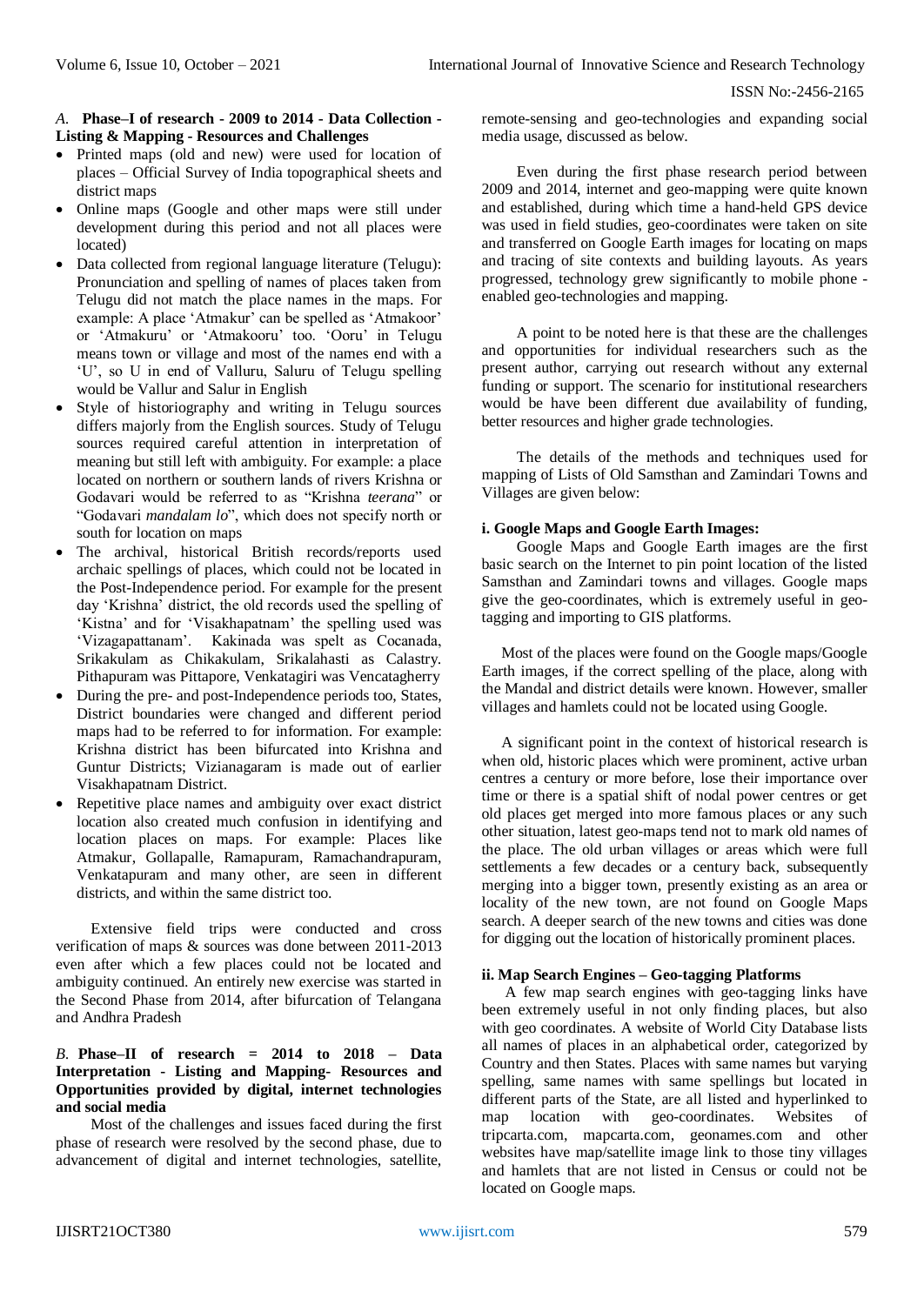ISSN No:-2456-2165

 One such example is a Minor Samsthan from Telugu literature, by name 'Pendota'. These map search engines have taken to the location to 'Pendota vagu', a water canal. After thorough examination, the possibility that the historic place got submerged into the water canal was explored. This was done as the description of the location given in the literature exactly matched the location of Pendota Samsthan, which does not exist anymore. A few places which could not be located in the first phase of research could be listed and mapped using map-search engines.

#### **iii. Postal Pin code search:**

 A postal Pin code search was also helpful in locating old settlements which have become parts/localities of present day important towns. The places could be located upon linking to the Head Post Office of the area/locality and re-searching on Google maps. The geographical database website of geonames.org, a pan-Global data/map search platform, provides the option of Pin code search, leading to not only the Country, State and area names but gives geo-coordinate links to Google map locations of places.

#### **iv. Satellite and Remote Sensing Technologies: Bhuvan and USGS**

 The Government of India website, maintained by the National Remote Sensing Centre of Indian Space Research Organisation, is an open source, free downloading Geo-portal linking departmental information with satellite and environmental data, including Protected Monuments under the Archaeological Survey of India. Bhuvan is also used for cross verification of district, Mandal and town/village boundaries. The USGS is a US-government-run Remote Sensing and LandSata data, a thematic search platform which enables easy geo-searching of places across the globe

#### **v. Digital libraries- Internet access**

 Access to Digital libraries is a big strength in expanding the research base, to resources available across the globe, though some of them are made open sources, some others are restricted to members only.

#### **vi. Internet technologies and Crowd Sourcing – Data Sharing and Social Media networking**

 Another big leap in the last few years has been extensive usage of the Internet by people through social media platforms. The data available on the Internet about historic, remote places that were hitherto unknown or famous has increased enormously from year to next. People upload photos, videos sharing their visits to places on their personal social media accounts and blogs, media houses share programmes, features on websites, YouTube accounts. And there are the crowd-sourced sites such as Wikipedia, Wikimapia etc where compiled information about places, linked with geographical coordinates is available free of cost to everyone. The Internet and social media has been of tremendous help for mapping and study of Samsthans and Zamindari places, especially those located in remote locations, away from popular towns and tourist sites.

# **V. RESEARCH FINDINGS – STAGE ONE- FINAL LISTS AND MAPS**

#### **i. Listing – Process and Statistical Findings:**

As mentioned earlier in this Paper, prior to Indian Independence in 1947, the geographical regions of the present States of Telangana and Andhra Pradesh were under the rule and administration of Princely State of Hyderabad ruled by the Nizams and British territories of Madras Presidency respectively. The process of Listing of Samsthans and Zamindaries of these two geographical regions and final statistical findings is given below.

#### **Andhra Pradesh - Under Madras Presidency of the British India government:**

The territories of Andhra Pradesh, of Coastal Andhra and Rayalaseema, under the British Madras Presidency had shifting regional and administrative boundaries, through 18th to 20th Centuries, and the ownership and jurisdictions of Zamindaris changed too from time to time. Due to these dynamic conditions, there was no single fixed, final list of Zamindars, but many lists made from time to time [7]. Data from different sources was collected, including old British official records, reports Lists etc and other archival material, books literature in English and Telugu language.

 From the data collected from all sources, after sorting and filtering for repeats, identifying locations in the present contexts, a total of 603 Samasthans and Zamindars have been listed to be falling in the present limits (post 2014) of Andhra Pradesh state

#### **Telangana- parts of Erstwhile Princely State of Hyderabad under the Nizams of Hyderabad**

Data from different sources was collected, including official records of Nizam administration such as Jagir Administration Reports, old British official records, reports Lists etc and other archival material, books literature in English and Telugu language. The total number of Samsthans in Telangana is counted as 30.

# **Listing – Final Total Number of Samasthans and Zamindaris in Telangana and Andhra Pradesh**

The Final Total number of Samasthans and Zamindars combining the number of places Listed in both States of Telangana and Andhra Pradesh was found to 633, located and mapped on to present boundaries of the two States.

## **ii. Mapping - Process and Preparation - Final Consolidated Map of Samsthans and Zamindaris of Telangana and Andhra Pradesh**

The towns and villages of Samsthans and Zamindaris, listed from various sources and located on maps using different physical and digital methods, are compiled together using the following procedure and geo-tagging tools. Base maps of two states of Andhra Pradesh and Telangana were prepared – In AutoCAD and ArcGIS with present boundaries of districts, water bodies, road and railways.